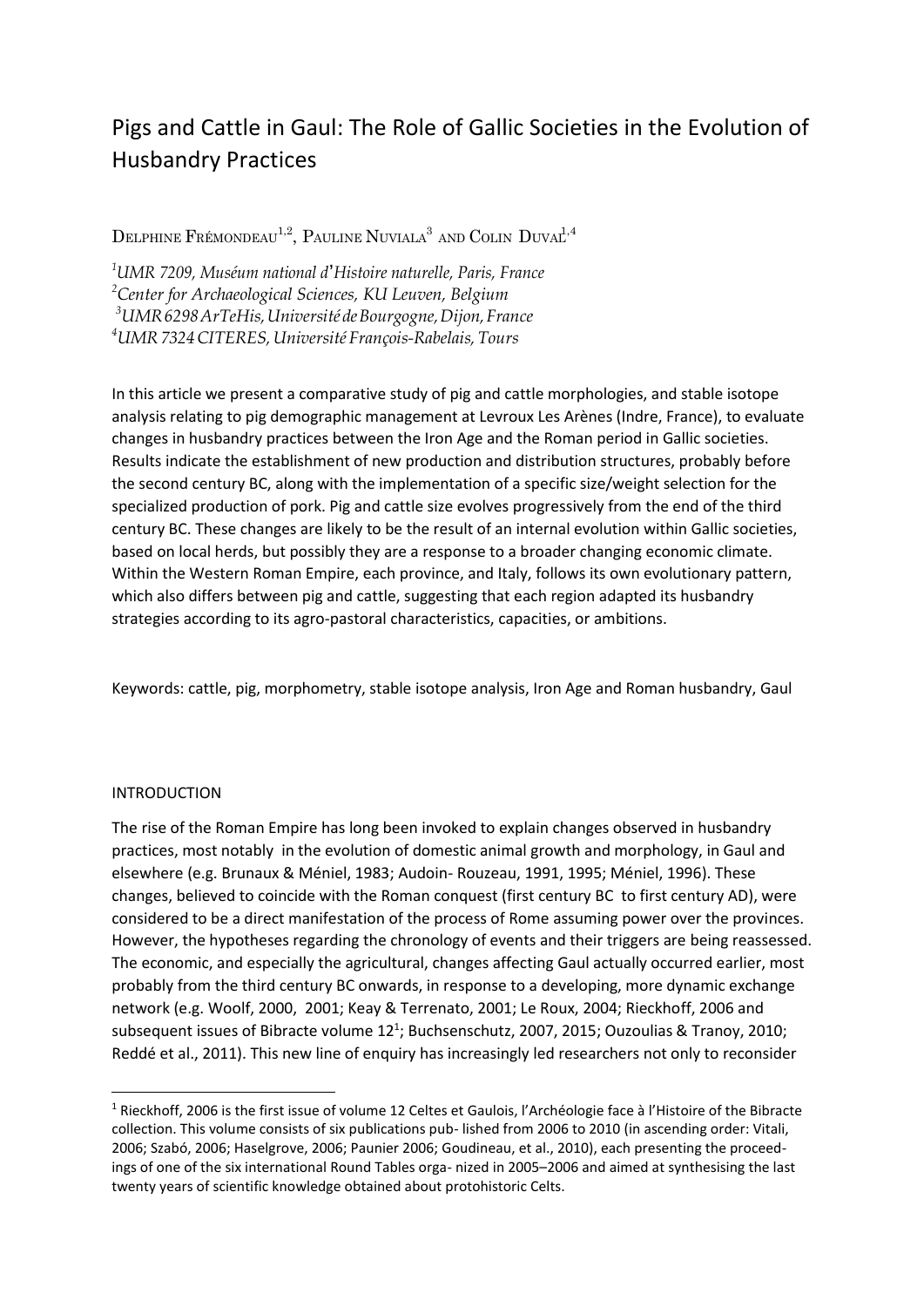the chronological and geographical origins and mechanisms of change, but also to reassess the relative level of Roman influence over this change (e.g. Malrain & Blancquaert, 2016). Zooarchaeological research in this domain has likewise advanced, addressing issues such as herd management strategies and the organization of meat supply and their impact on domestic animals (Lepetz, 1995; Forest & Rodet-Belarbi, 1997, 2002; Lepetz & Matterne, 2003; Schlumbaum, et al., 2003, 2006; Forest, 2008). The growing quantity of available data, development of new methods, renewal of archaeological approaches, and comparison of results from different studies now permits a more accurate understanding of the agro-pastoral practices and ties that existed between Italy and the various provinces of the Western Roman Empire between the Iron Age and the Roman period.

This comparative study aims to throw light on the socio-economic changes occurring between the Late Iron Age and Roman period that may have affected hus- bandry strategies in Gaul and neighbour- ing territories. To do so, two domestic animals, characterized by different statuses and modes of exploitation—pig and cattle —are considered. First, the evolution of the size of both species is analysed in Gaul and its neighbouring territories (Germania Magna, Italy, and more eastern provinces such as Germania Inferior and Superior, Rhaetia, Noricum, and Pannonia Superior) between the sixth century BC and the seventh century AD. These wide geographical and chronological frameworks allow us to address both animal growth dynamics and size diversity by geo- graphical region well before, during, and after the Roman period, and enable us to answer questions concerning the origin (indigenous or external) of the morpho- logical changes observed in the livestock. Second, the stable isotope analysis of pigs from Levroux Les Arènes (Indre, France) is presented, providing an overview of hus- bandry and meat production capacities among the Bituriges Cubi (a Gallic people) at the beginning of the second century BC. The Levroux Les Arènes case study gives further insights into the poten- tial socio-economic mechanisms behind the changes in husbandry strategies— notably those affecting livestock morph- ology—over the course of the Late Iron Age in Gaul.

# ANALYSIS OF PIG AND CATTLE MORPHOLOGY

# Material and methods

Pig and cattle morphometric analysis was carried out over the territory of Gaul (Figure 1) as one assemblage to document broad growth trends. Early Imperial administrative divisions were then used to address geographical diversity in size. For pigs, the analysis was based on osteometric data (9194 measurements) from 307 Gallic, German, and Italian sites, distribu- ted over 139 parishes in modern France, Belgium, Switzerland, Italy, and the Netherlands (Figure 1A). For cattle, the 14,938 measurements came from 341 sites (representing 168 parishes) in Gaul, Roman Italy, and the provinces adjoining the limes, as well as from Germania Magna, outside the boundaries of the Roman Empire (Figure 1B). Only limb bone length measurements were taken fol- lowing standards established by von den Driesch (1976).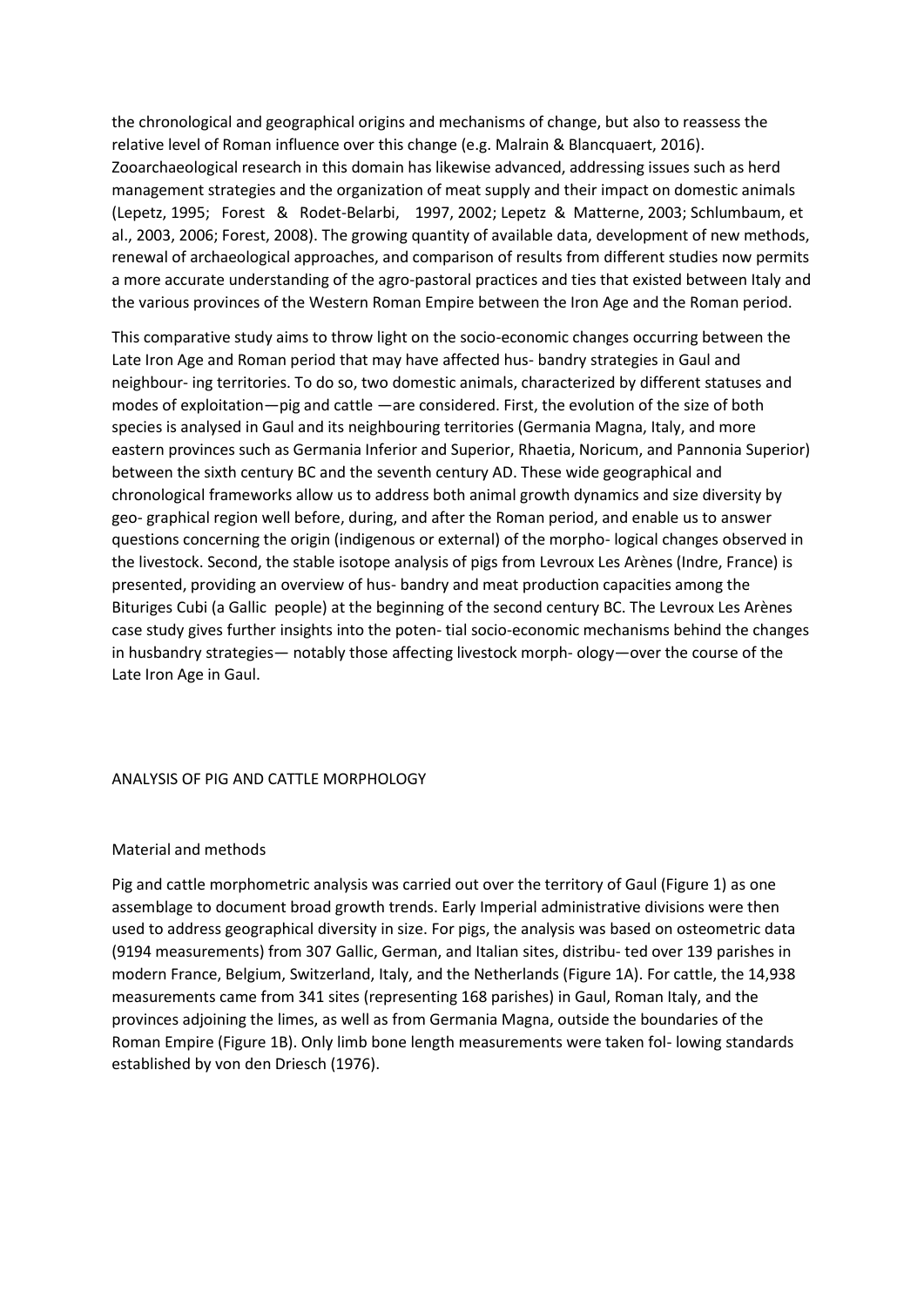

Figure 1. Distribution maps of the parishes (black dots) that yielded (A) pig and (B) cattle bone measurements (1. Germania Magna, 2. Germania Inferior, 3. Germania Superior, 4. Gallia Belgica, 5. Gallia Lugdunensis, 6. Gallia Aquitania, 7. Gallia Narbonensis, 8. Italia, 9. Rhaetia, 10. Noricum, 11. Pannonia Superior).

In order to identify broad morphological trends, to make the best use of the data, and to ensure that samples are reli- able, the Log Size Index (LSI) method- ology was applied. This method permits the combined use of measurements taken from different bones of the skeleton and therefore makes it possible to study other- wise inaccessible small assemblages. First developed by G.G. Simpson (1941) and adapted by R.H. Meadow (1999), the LSI method consists of calculating the differ- ence between the decimal logarithms for each measurement taken on archaeological material (x) and the corresponding dimen- sions for an individual or reference group (y): LSI = log(x) − log(y). The reference used for pig LSI calculations corresponds to the averaged measurements from three sows from Gaul discovered in the Région Centre (France), specifically in Neuville- aux-Bois (Loiret), Prasville, and Allonnes (Eure-et-Loir) (see Bayle & Josset, 2012; for detailed information: Duval, 2015). These skeletons are dated to the Early and Middle La Tène period (between 400 and 150 BC). For cattle, a third-century AD bull from the site of Fresnes-lès-Montauban (Pas-de-Calais, France) (Lepetz, 1996) was used as reference (metric data published in Duval et al., 2012). Its age was estimated at 42 months and its wither height 1.35 m.

For the morphological analysis undertaken for Gaul, results are displayed in diagrams showing both log size mean values per sites —or groups of sites when data were too scarce—(Figure 2A and 2B, individual circles), and best fit polynomial curves reflecting the general trends in size variation through time. These trends were statistically tested, grouping log ratios by century. As the normality and the homoscedasticity of these newly constituted samples were not always proved (as revealed by Shapiro-Wilk and Levene tests respectively), the adopted statis- tical approach was to perform a Kruskal- Wallis test, followed by post-hoc compari- sons using a Mann-Whitney pairwise test with Bonferroni correction. All results are given in the Supplementary Material.

As far as comparisons between Early Imperial administrative divisions are concerned (Figures 4 and 5), only the best fit polynomial curves are displayed to keep the figures easily readable. For each curve, the number of data points and the strength of the relationship (R2 values, ranging between 0.204 and 0.782 for pigs, and between 0.392 and 0.869 for cattle) are directly shown on the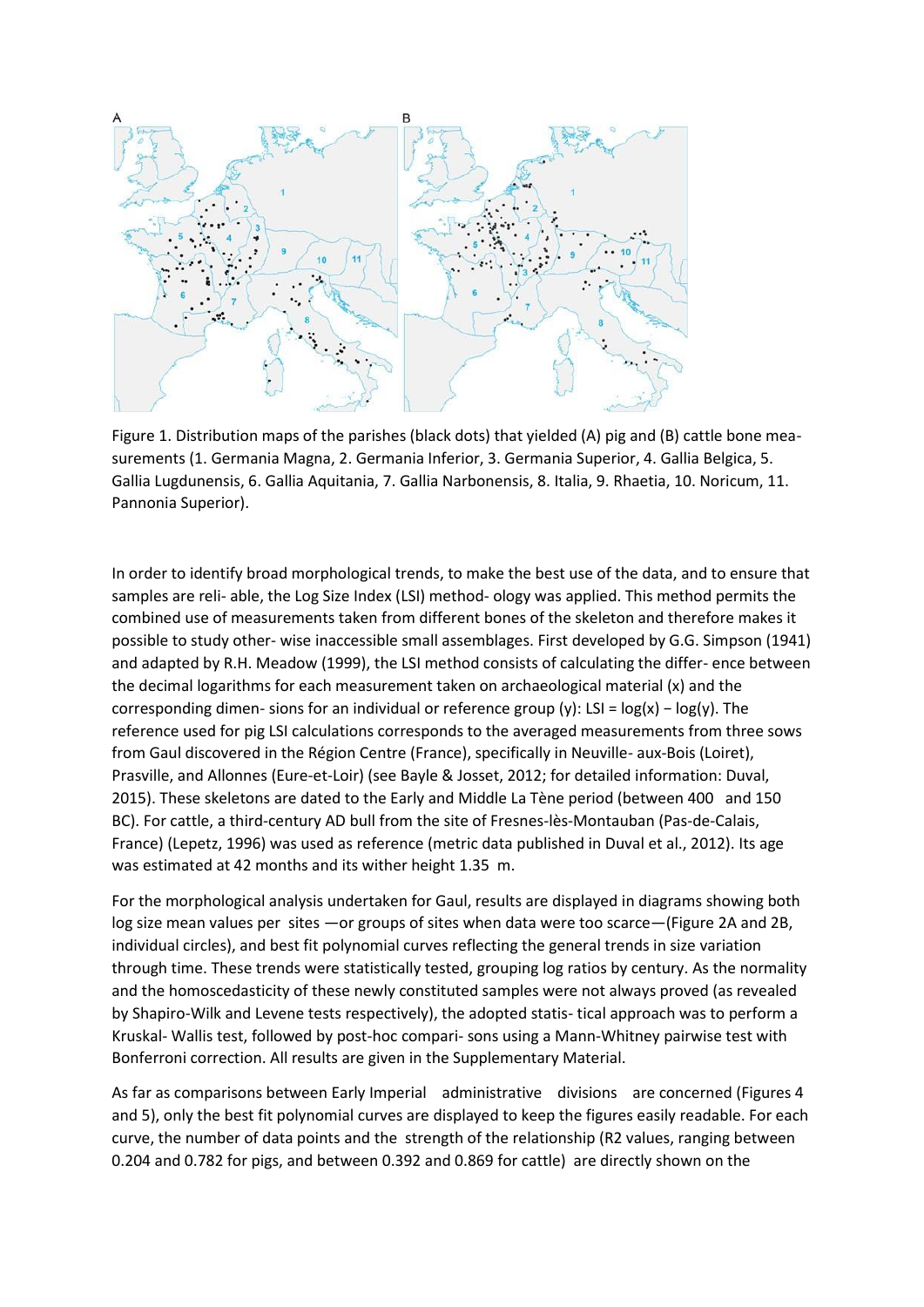diagrams. The detail of site means and standard devia- tions of log ratios is provided both for Figure 2A and 2B and for Figures 3 and 4 in the Supplementary Material.



Figure 2. Evolution of (A) pig and (B) cattle bone length measurements from the sixth century BC to the seventh century AD in Gaul. The circles on the two plots correspond to site mean values. The best fit polynomial curves summarize the general trend in size variation (the strength of the relationship [R2] and the number of samples used [n] are indicated for both curves). Animal silhouettes were drawn by Michel Coutureau, in collaboration with Vianney Forest (INRAP), ©1996 ArcheoZoo.org.

# An early and continuous evolution of pig and cattle morphology

The osteometric analysis reveals that, after a conspicuous drop in pig size from the start of the period considered, pig bone lengths increase from the very end of the third century BC (Figure 2A). This growth appears progressive until the first century AD, when pig size rapidly increases (significant pairwise comparisons between the first century BC and the second century AD, see Supplementary Material), and exhibits an increasing diversity, documented by sites with higher or much smaller length mean values (initially in the first century BC, then in second century AD; Ansari-Bradley uni- lateral tests, p values = 1). This trend is at its most prominent during the second century AD. That century appears to be a turning point, as a relatively stagnant phase is observed afterwards, which may correspond to reaching a morphological optimum, and is accompanied by a progres- sive decrease in the range of length variation (Ansari-Bradley unilateral test, p value = 1). From the fourth century onwards, pig bone lengths progressively drop.

Cattle size (Figure 2B) seems to conspicuously decrease between the sixth and the third centuries BC. Thereafter, between the end of the third century and the beginning of the second century BC, bone lengths progressively increase. This growth accelerates during the course of the first century BC (significant pairwise compari- sons between the second century BC and the third century AD, see Supplementary Material), which is one century earlier than for pigs. As with pigs, this rapid growth is associated with greater size diversity (initially in the first century BC, then in second and third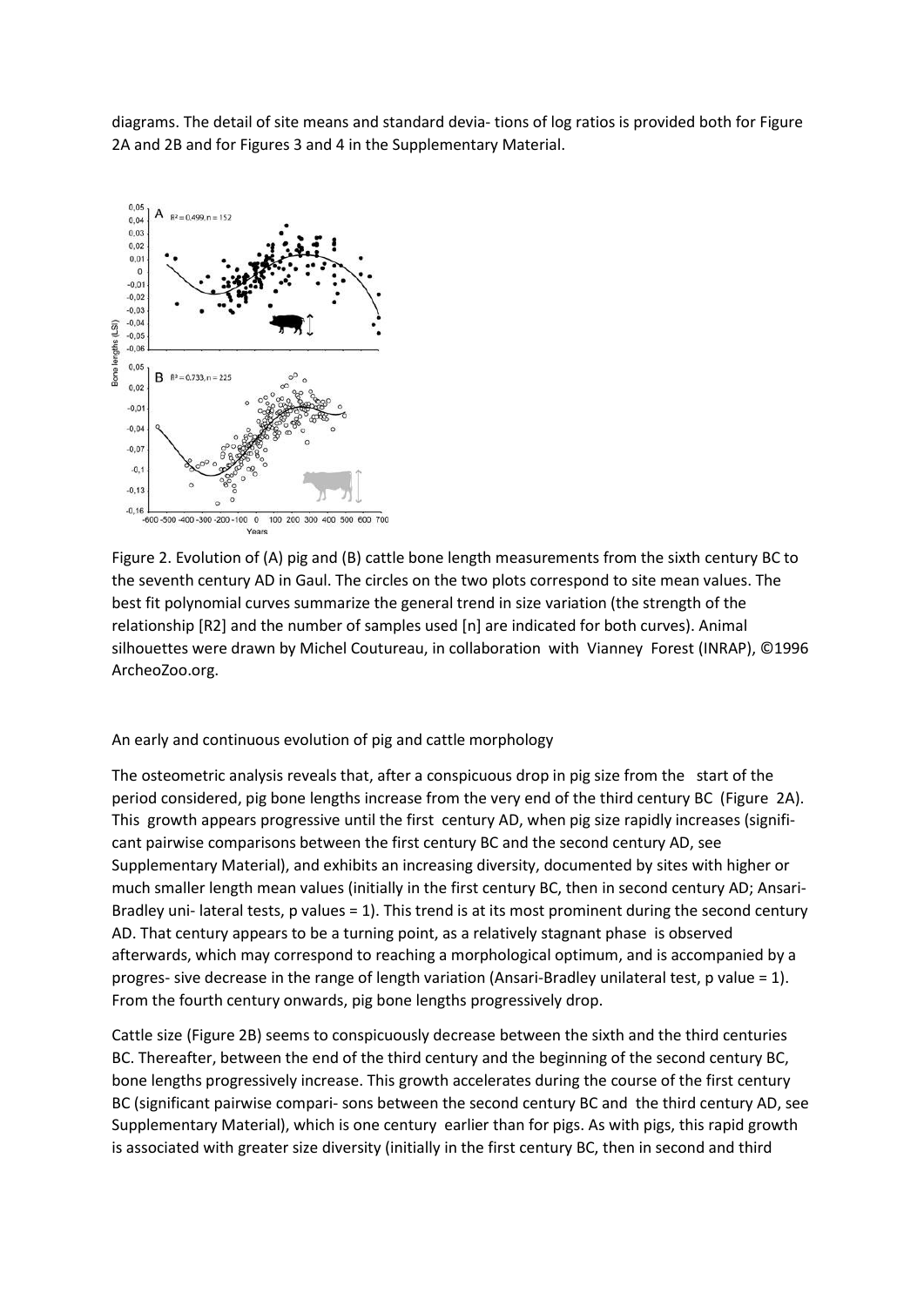centuries AD; Ansari-Bradley unilateral tests, p values = 1), and is rapidly followed by a drop in values from the start of the fourth century AD; this is slightly earlier than for pigs.



Figure 3. Evolution of pig bone length from the fifth century BC to the seventh century AD in different provinces of the Roman Empire. The best fit polynomial curves summarize the general trend in size variation (the strength of the relationship [R2] and the number of samples used [n] for the curve con- struction are indicated between parenthesis for each administrative region). Animal silhouette was drawn by Michel Coutureau, in collaboration with Vianney Forest (INRAP). See online version for the code colour. ©1996 ArcheoZoo.org.

In light of these results, it appears that domestic animal size starts to increase well before the Roman conquest and the subse- quent rise of the Roman model in Gaul. Gallic herders would therefore appear to have been instrumental in the evolution of the size of pigs and cattle within a broader La Tène context of demographic, urban, and economic growth (Buchsenschutz, 2007). Nevertheless, the Roman period saw further change for these two species. A slight increase in size growth, coupled with greater size diversity, is noticeable from the first century AD onwards. The combination of these two phenomena may indicate the strengthening of eco- nomic frameworks, the intensification of exchanges and influences, and the emer- gence of more numerous animal types. This latter may result from the com- plexification of social and administrative hierarchies, the expression of a stronger regionalism in response to the penetration of the Roman economic model, the import of animals of various types, and/or the reshaping of agro-pastoral systems within the territory of Gaul.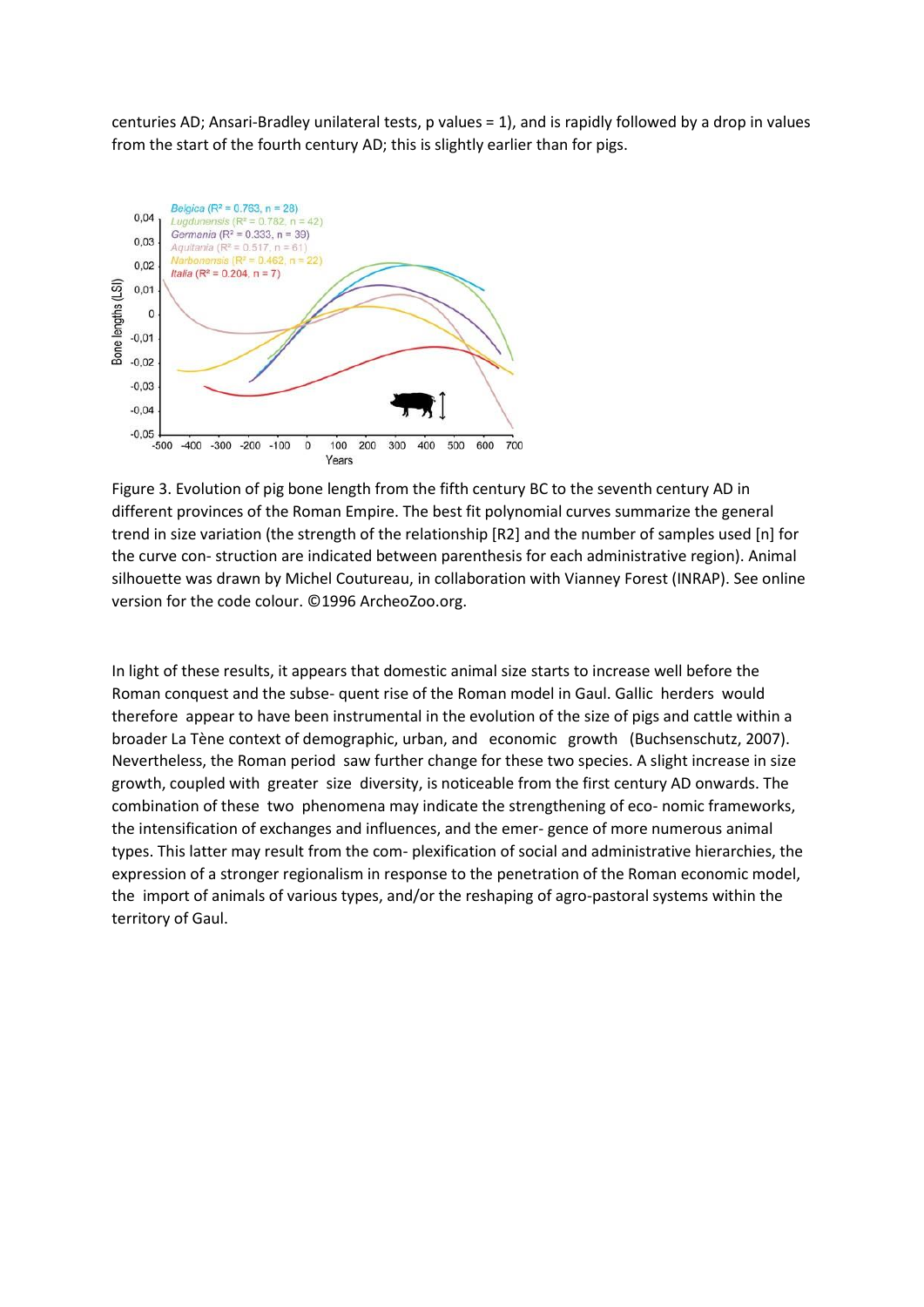

Figure 4. Evolution of cattle bone length from the fifth century BC to the fifth century AD in different provinces of the Roman Empire and in unoccupied Germany. The best fit polynomial curves summarize the general trend in size variation (the strength of the relationship [R2] and the number of samples used [n] for the curve construction are indicated between parenthesis for each administrative region). Animal silhouette was drawn by Michel Coutureau in collaboration with Vianney Forest (INRAP). See online version for the code colour. ©1996 ArcheoZoo.org.

To refine on our perception of these broad morphological trends, the data have been split between the different provinces of Gaul and compared with those from other territories of the Western Roman Empire.

# Regional diversity in livestock sizes

Pig size evolution is compared in six dif- ferent regions (Figure 3). The largest sizes are observed in the provinces of Gallia Belgica and Lugdunensis. It is notable that animals from both provinces are char- acterized by similar sizes that change in relatively parallel patterns, despite a slight time-lag. In Germania, the size increase follows a similar pattern, but pigs do not become as tall as in Gallia Belgica and Lugdunensis. In Gallia Narbonensis and Aquitania, pigs seem to be taller than in other regions during the La Tène period. However, in these two provinces, pig size increases relatively little through time and, consequently, pigs become comparatively smaller. These first five curves show a geographical progression (from north to south) in diachronic size evolution trends, which is also shown by the Italian curve. In Roman Italy, pigs display the smallest size and are also characterized by a less intense growth than in Gallia Belgica and Lugdunensis. These results strongly chal- lenge the previously held ideas that Italy was the epicentre from which changes in pig husbandry spread. Indeed, Italy cannot have initiated, at least from a zootechnical or genetic point of view, the growth of pigs observed in Gaul.

The data present a different picture for cattle (Figure 4). Among all the cattle from the corpus (spread over nine different regions), the largest are those from Gallia Narbonensis and Italy. In Gallia Belgica, Gallia Lugdunensis, and Aquitania, as well as in the eastern provinces and Germania Superior, cattle size follows a similar increasing pattern and finally catches up with the Mediterranean size during the course of the third century AD. In Germania Inferior, although an increase in size is clearly visible, cattle appear quite small. Germania Magna stands out, with cattle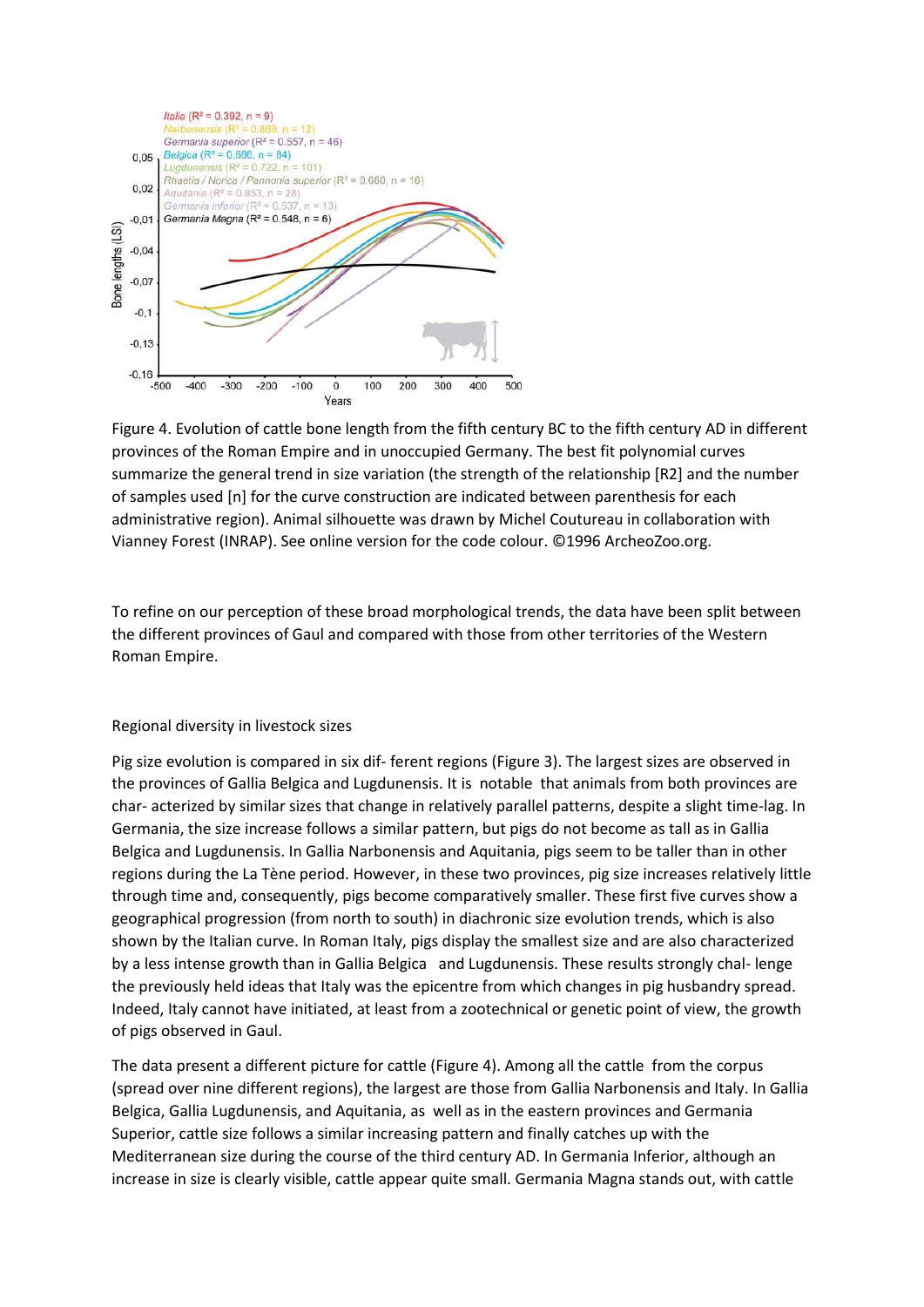characterized by a rather stable size through time, as if this region had not been culturally or economically affected by the new economic networks during the time-span considered.

By paring down the geographical subdivisions and taking other territories of the Roman Empire into account, a greater diversity in livestock morphology and change dynamics emerges within the Roman Empire and on its fringes. This diversity exists before the Roman conquest and changes through time according to the region considered. Furthermore, pigs and cattle follow different trends, likely to be the result of different modes of exploitation and economic stakes. The existence of such diversity suggests that each territory, including Roman Italy, was driven by an overarching changing economic context and underwent internal mutations related to its own production capacity, know-how, and the livestock available locally. Moreover such a trend is also visible at more local scales, at the level of civitates, valleys, or even individual sites (MacKinnon, 2010; Duval et al., 2012, 2013; Duval, 2015; Nuviala, 2014, 2015, 2016), reflecting local environmental and cultural characteristics, the agro-pastoral (crop/livestock) balance, or supply strategies.



Figure 5. (A) Pig kill-off pattern from the early second century BC at Levroux Les Arènes, established following Horard-Herbin's 1997 methodology based on the percentage of the corrected number of teeth (for further explanation, see Frémondeau et al., 2015). (B) The sequentially sampled specimens that participate in the main slaughter peak—the horizontal bar represents the estimated age at death of each specimen (following Horard-Herbin's 1997 method). In the following section, this local scale is used to highlight the mechanisms at the basis of the diversity in livestock morphology and change dynamics in the case- study of Levroux Les Arènes. A stable isotope analysis carried out on pigs from this Iron Age village provides further insights into husbandry strategies implemented to promote meat production well before the Roman conquest.

# COMPLEX ORGANIZATION OF MEAT PRODUCTION IN GAUL IN THE SECOND CENTURY BC

The Late Iron Age industrial settlement of Levroux Les Arènes was established at the beginning of the second century BC within the territory of the Bituriges Cubi in central France. It remained occupied until around 80 BC, after which the village was largely abandoned (Buchsenschutz et al., 2000). Levroux Les Arènes played an important economic role as a specia- lized production centre, and as an inter- mediary between local rural sites, for metalworking. It was also a trading post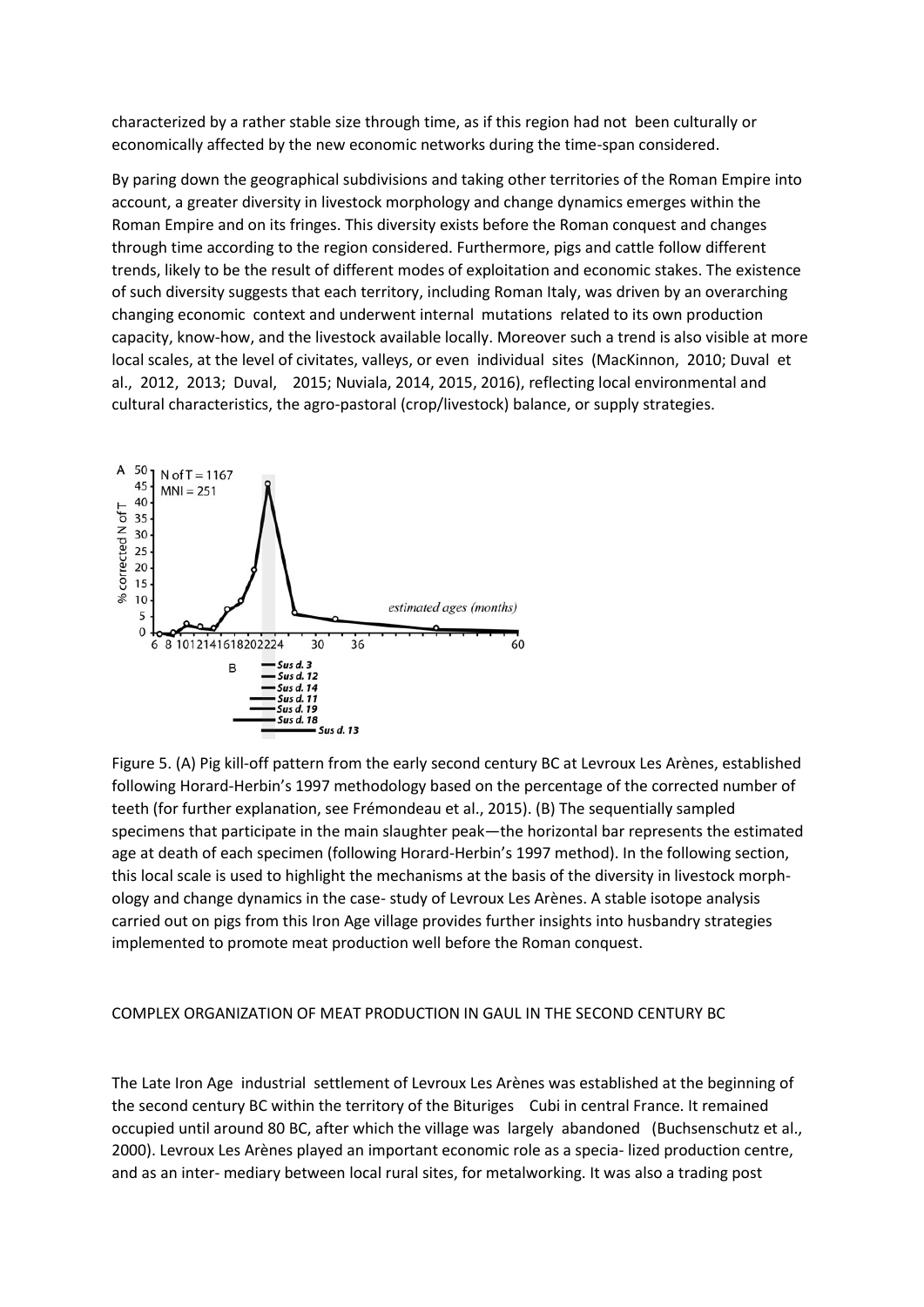supplying networks at a regional scale and further afield (Buchsenschutz et al., 2000; Berranger & Fluzin, 2009). More than 99 per cent of the identified faunal remains from the excavation are ascribed to domes- tic species, with the pig predominating. All the main parts of the pig skeleton are present in the faunal assemblage, which indicates that pigs were slaughtered within the village. However, some meat- bearing bones (femora, ribs, and vertebra) are under-represented, suggesting that pork was also exported and consumed outside the village. Interestingly, animals slaughtered at 20–24 months are over- represented among the dental remains (Figure 5A; Horard-Herbin, 1997; Frémondeau et al., 2015). In the particular economic context of Levroux Les Arènes, one may wonder what the reasons for such an emphasis on this particular age group are. In an attempt to document the scale of the Bituriges Cubi pig husbandry, and in order to identify the demographic man- agement strategies of pig herds, a stable isotope study was conducted on the faunal assemblage from this site (Frémondeau, 2012), the results of which have been partly published elsewhere (Frémondeau et al., 2013, 2015; Duval et al., 2016).

The δ18O sequences measured in fifteen lower incisors are used to assess seasonality in pig birth and slaughter (e.g. Balasse et al., 2003, 2012) and to determine whether the standardized demographic management resulted from a strong sea- sonality of birth and slaughter, or from an intentional selection of an age class and therefore a slaughter weight; the latter would strongly support the hypothesis of specialized meat production at the site. The carbon and nitrogen stable isotope composition of bone collagen from the main domestic species helps determine pig diet and, from this, the environment they were raised in, assuming that omnivorous pigs reflect feeding from human waste activities in the village (e.g. Ervynck et al., 2007; Hammond & O'Connor, 2013; Balasse et al., 2013, 2015). In addition, the sequential oxygen and carbon stable isotope analysis of nine male lower canines better characterizes pig diet on a seasonal level (e.g. Balasse, 2002; Frémondeau et al., 2012).

The C and N stable isotope compos- ition of bone collagen reveals that pigs had a herbivorous diet (Frémondeau et al., 2013). Moreover, the combined interpret- ation of the δ18O and δ13C sequences measured in the canines suggests that pigs were raised under tree cover at least seasonally: in all nine sampled specimens, δ13C values increase when δ18O values decrease and reach a minimum, probably corresponding to autumn and winter (Figure 6; see Supplementary Material; Frémondeau, 2012). This pattern, previ- ously observed in modern Corsican wild pigs living under tree cover (Frémondeau et al., 2012), may correspond to feeding on forest fruits during autumn and winter. These combined pieces of evidence strongly suggest that the pigs slaughtered in Levroux Les Arènes were not raised within the village, but were mainly herded in surrounding farms with herders likely to be exploiting forest resources to feed their livestock.

Results from the δ18O sequential analysis indicate that the births of the fifteen pigs sampled are spread over roughly nine months, indicating that there was no strong seasonality of pig births within Bituriges Cubi farms (Figure 7; Frémondeau et al., 2015). The age at death of these fifteen pigs was estimated from tooth eruption and wear stages of their mandibles follow- ing Horard-Herbin's 1997 method. Seven of them display a tooth development stage compatible with slaughter at around the age of two years, which corresponds to the main slaughter peak (Figure 5B). The δ18O results suggest that their births were spread over roughly nine months—even excluding Sus d. 13 and 18 for which age- at-death estimations are less precise (Figure 7). Therefore, if these seven pigs were actually killed at the same age, this would mean that their slaughter was also spread over nine months. Provided that these specimens are representative of the age class of 20–24 months, the killing of the pigs at Levroux Les Arènes would therefore not have been targeting a specific season of the year, but rather a specific age group or slaughter weight (Frémondeau et al., 2015). This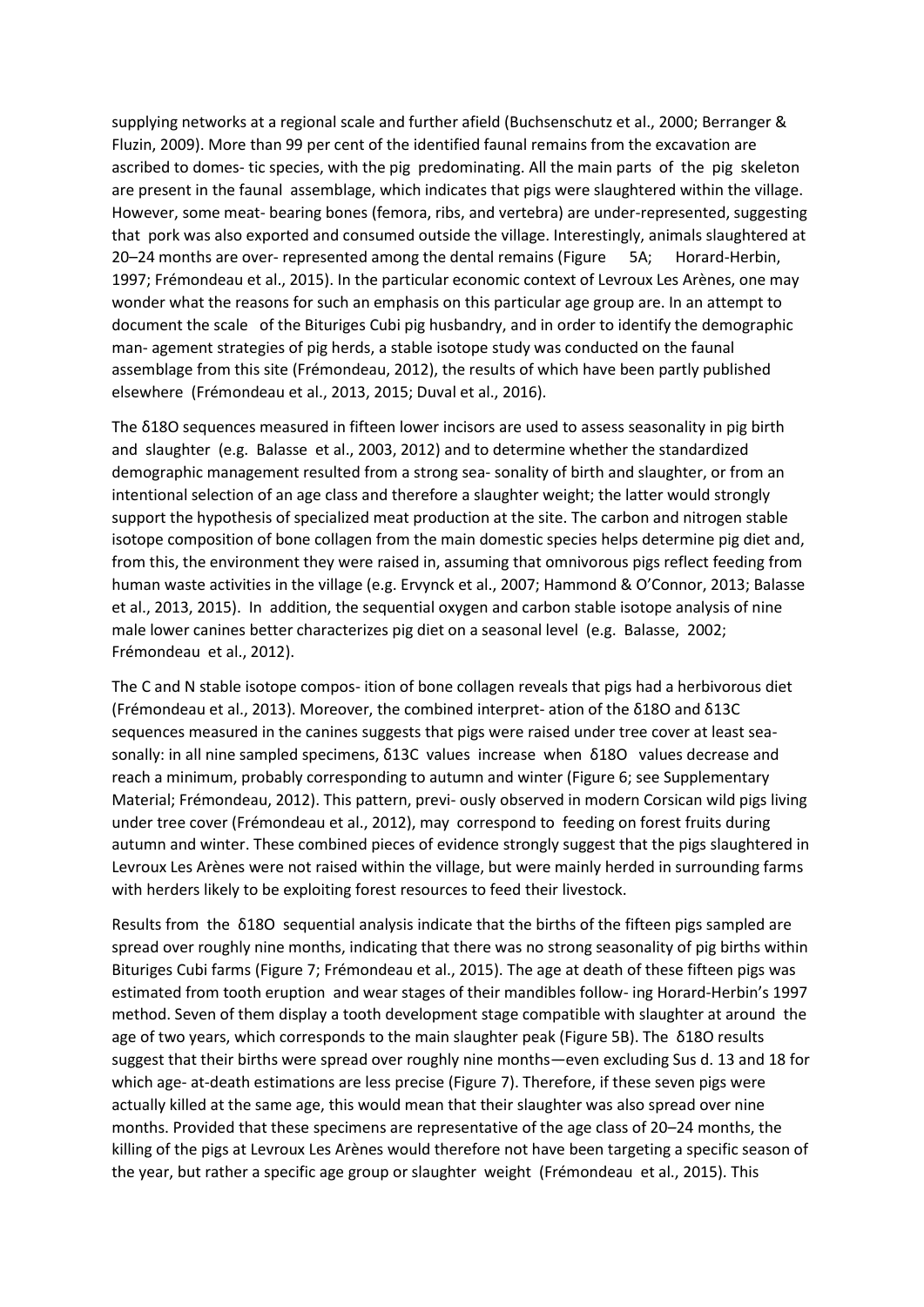deliberate and system- atic selection of animals approximately two years in age strongly suggests a standardization of meat production. Furthermore, if pork was exported, as suggested by the under-representation of some of the ham-bearing bones, a specialized meat production in Levroux Les Arènes can be proposed (Flad & Hruby, 2005).



Figure 6. Intra-tooth δ18O (open circles) and δ13C (filled circles) variations (B) measured in a male lower canine (A) dated to the early second century BC from Levroux Les Arènes. The arrows indicate the seasonal increase in δ13C values, a pattern suggesting the seasonal consumption of forest fruits in autumn and winter.

The case-study of Levroux Les Arènes thus provides good evidence for a complex organization of meat production. This efficient and organized production system implies the exploitation of a specific envir- onment (the forest) in order to produce a standardized finished product (two-year old pigs) within either a network of farms or in a few specialized farms. Zooarchaeological data, however suggest a specialization in pig husbandry at the scale of the whole civitas (Bayle et al., 2016). Pigs were selected and brought on foot to the settlement (involving regular animal movements and likely necessitating regula- tion or management). There pigs were killed and their carcasses processed by a limited number of specialists (Horard- Herbin, 1997) and some of the meaty cuts may have been used to make high value- added products (cured pork) that were subsequently put into circulation in the existing trade networks. Therefore, right from the beginning of the occupation of the settlement, the system was well estab- lished, indicating an earlier initial development time. In turn, this complex meat production system may have triggered further specialization in animal husbandry strategies, encouraging herders (or making it more profitable for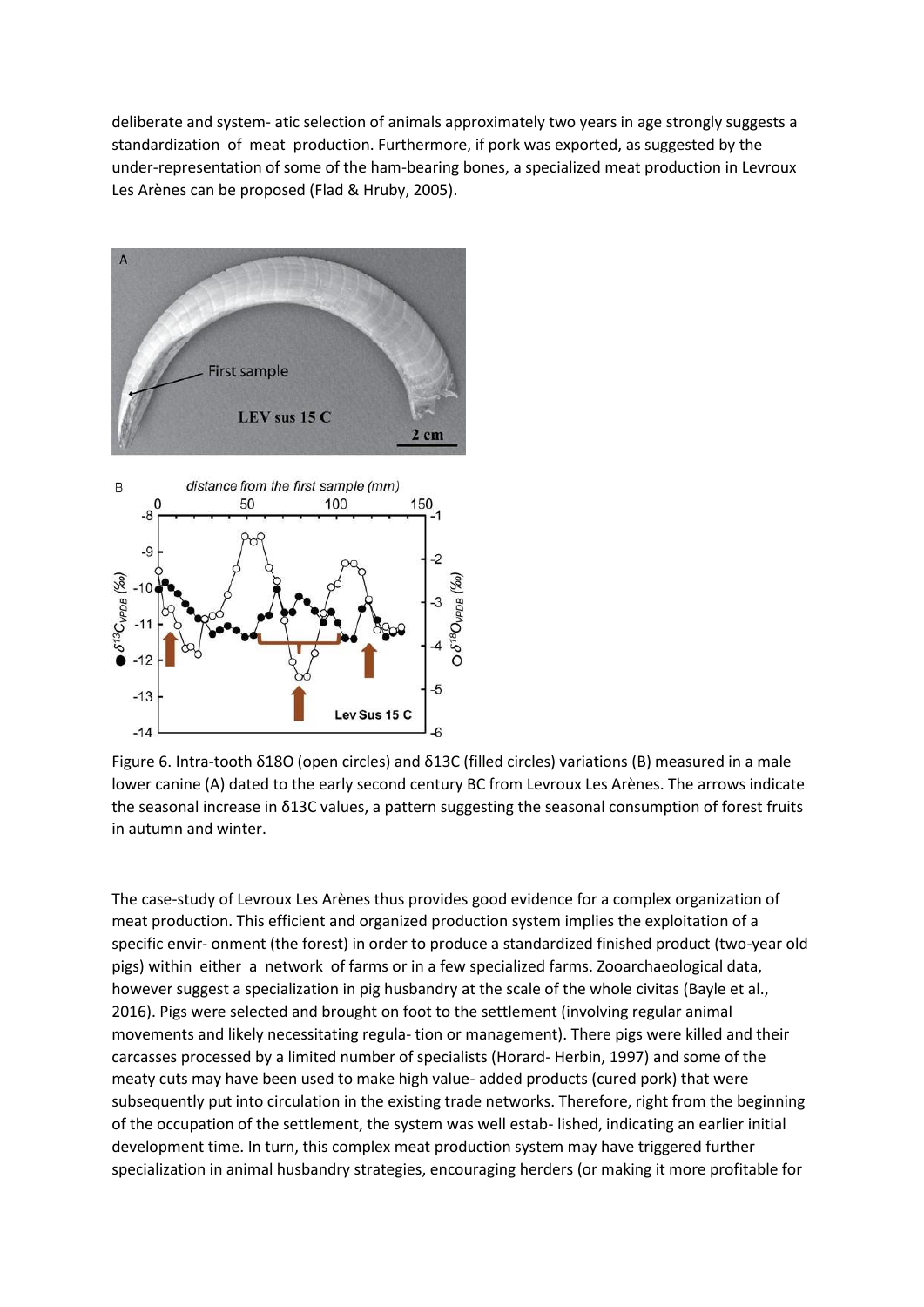them) to raise larger animals that would consequently produce larger carcasses. Indeed, pigs killed at Levroux Les Arènes are, on average, among the tallest in Gaul for the period considered (Horard-Herbin, 1997; Duval et al., 2016).



Figure 7. Birth distribution over an annual cycle of fifteen sequentially sampled pig specimens dated to the early second century BC from Levroux Les Arènes. For each specimen the x0/X value is the position (in mm) of the measure δ18O maximum value over crown height divided by the distance (in mm) over which an annual cycle is recorded (Frémondeau et al., 2015). The specimens likely to be 20–24 months old when killed (i.e. the main slaughter peak) are identified by grey symbols.

### **CONCLUSION**

In relation to Gaul, changes in domestic animal morphology and management are visible from the second century BC and result most probably from an internal and voluntary impetus, in response to a changing economic context—the Celtic world playing an active role in the then developing market economy (Buchsenschutz, 2004, 2015). The Levroux Les Arènes case-study gives us a glimpse of this new economic context and its impact on husbandry strategies. The stable isotope analysis revealed the existence of a well-developed and complex meat produc- tion system perhaps organized at the wider civitas level (Bayle et al., 2016)— already by the beginning of the second century BC, which implies a development at a much earlier age. This new economic organization may, in turn, have fostered the size increase observed in pigs in the upper north of Gaul from the third century BC onwards. It is therefore from Gallic initiatives and available livestock that changes would have arisen.

Comparing results from different terri- tories in the Western Roman Empire has shown that each province possessed herds with their own characteristics, which followed their own distinctive pattern of evolution. Like neighbouring regions, livestock in Roman Italy under- went size changes, potentially as a result of a more dynamic and open developing market. This heterogeneity of patterns, based on a variety of existing situations from the start of the time-span under study, appears also between species, with pigs and cattle following different evolu- tionary trends. This could reflect the existence of different species' status depending on the territory considered and the adaptation to the characteristics, strat- egies, and/or (quality or aesthetic) selec- tion criteria existing in the various regions. In a context of generalized eco- nomic growth, each region seems to adapt according to its agro-pastoral characteris- tics, capacities, or ambitions.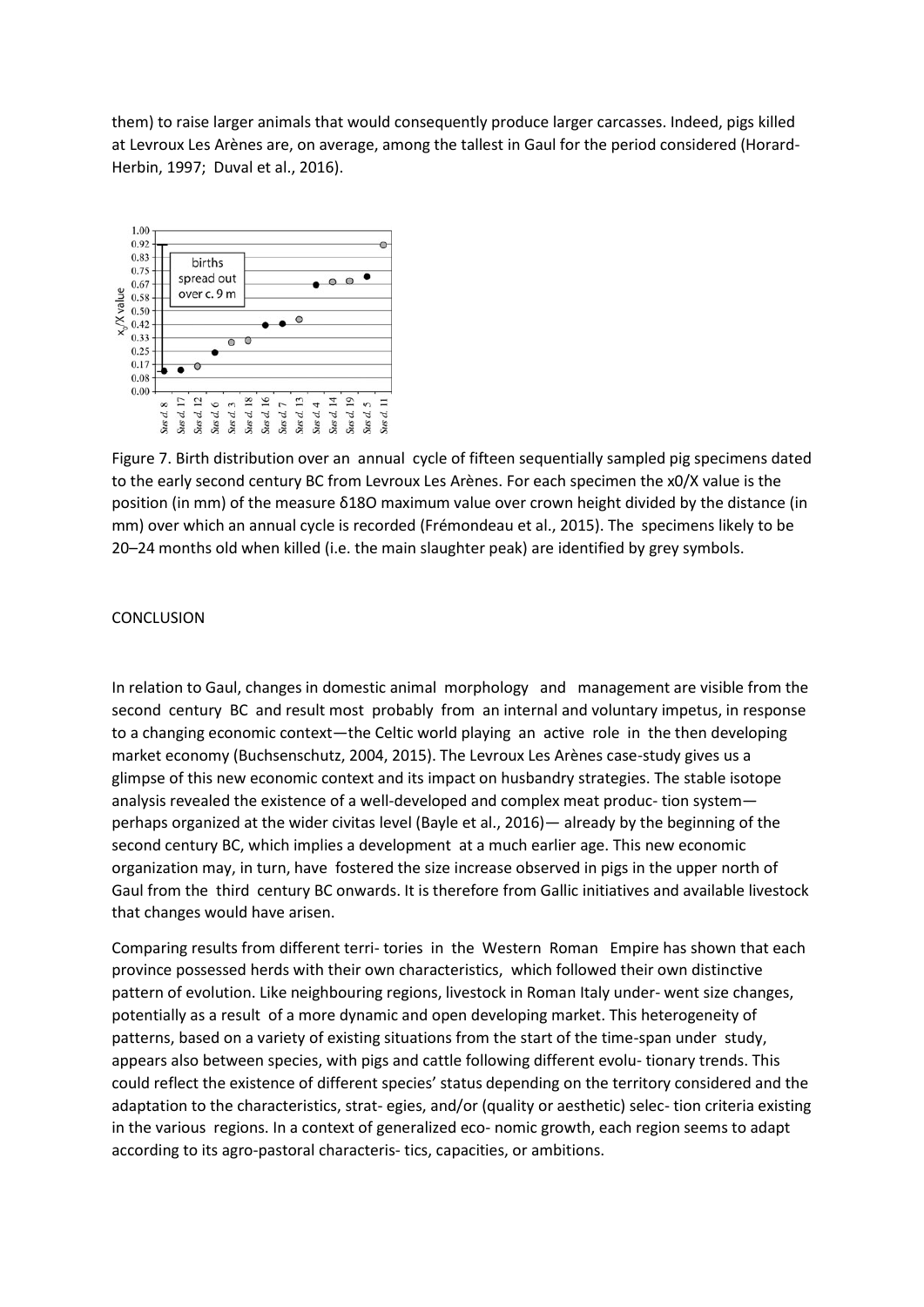In conclusion, it appears that communi- ties in Gaul (and others in the Roman Empire) may have benefited from the blooming of a favourable economic context. Yet, well before the Roman conquest, they adapted according to their own agricultural characteristics and their own level of engagement in the economic market. The practical organization of hus- bandry production in western Europe, however, remains unclear over the period considered in this study (sixth century BC to seventh century AD). The pre-eminence of cattle from Roman Italy and pigs from northern Gaul in terms of size, and the great diversity in trends in the evolution of size within the various provinces, tend to cloud our view of the interactions between external influences, local initiatives, and the reflection of more indirect factors such as environmental conditions, or the farming, cultural, and broader economic frameworks within the Roman Empire. New light on these issues may come from increasing the database available for the geographical and chronological range con- sidered in this article and enlarging these frameworks, comparing pig and cattle evo- lution and taking into account other domestic taxa (sheep, goat, horse, or dog). Finally, further case studies like that undertaken for Levroux Les Arènes, integrating traditional zooarchaeological methods and isotope analysis, are needed to deepen our understanding of inter-site variation in husbandry strategies.

#### ACKNOWLEDGEMENTS

The osteometric analysis of pig and cattle stature evolution would not have been feasible without the help of the numerous zooarchaeologists who agreed to share their data. We heartily thank: Rose- Marie Arbogast, Thierry Argant, Ginette Auxiette, Alessio Bandelli, Anna Baudry, Grégory Bayle, Francesco Boschin, Céline Bemilli, Estelle Bidault, Aurélia Borvon, Cécile Callou, David Cambou, Nadia Cavanhié, Cécile Callou, Paola Catalano, Benoît Clavel, Aurélien Creuzieux, Sabine Deschler-Erb, Jessie Duval, Alexandre Fontaine, Vianney Forest, Sylvain Foucras, Stéphane Frère, Armelle Gardeisen, Chloé Genies, David Germinet, Alexandra Griffon, Maaike Groot, Jacopo de Grossi Mazzorin, Marie-Pierre Horard-Herbin, Gaëtan Jouanin, Virginie Labonne, Caroline Lachiche, Dominique Lalaï, Jean-Claude Le Blay, Martine Leguilloux, Sébastien Lepetz, Julie Massendari, Patrice Méniel, Elsa Paillot, Fabienne Pigière, Frédéric Poupon, Eric Pucher, Olivier Putelat, Emeline Quilez, Audrey Renaud, Julie Rivière, Opale Robin, Maryline Salin, Barbara Stopp, Antonio Taggliacozzo, Olivier Talluault and Christian Vallet. Stable isotope analyses were carried out at the Service de Spectrométrie de Masse Isotopique du Muséum national d'Histoire naturelle (SSMIM) in Paris, thanks to the financial support of the ERC Starting Grant GA-202881 (SIANHE, directed by M. Balasse), of UMR 7324 CITERES and the Académie d'Agriculture de France, within a PhD funded by the SIANHE Starting Grant. Delphine Frémondeau is currently supported by a post-doctoral fellowship from the Center for Archaeological Sciences (CAS), KU Leuven, Belgium. We thank O. Buchsenschutz for giving us access to the Levroux Les Arènes faunal assemblages. We are also grateful to G. Fahy and two anonymous reviewers whose helpful comments significantly improved the manuscript.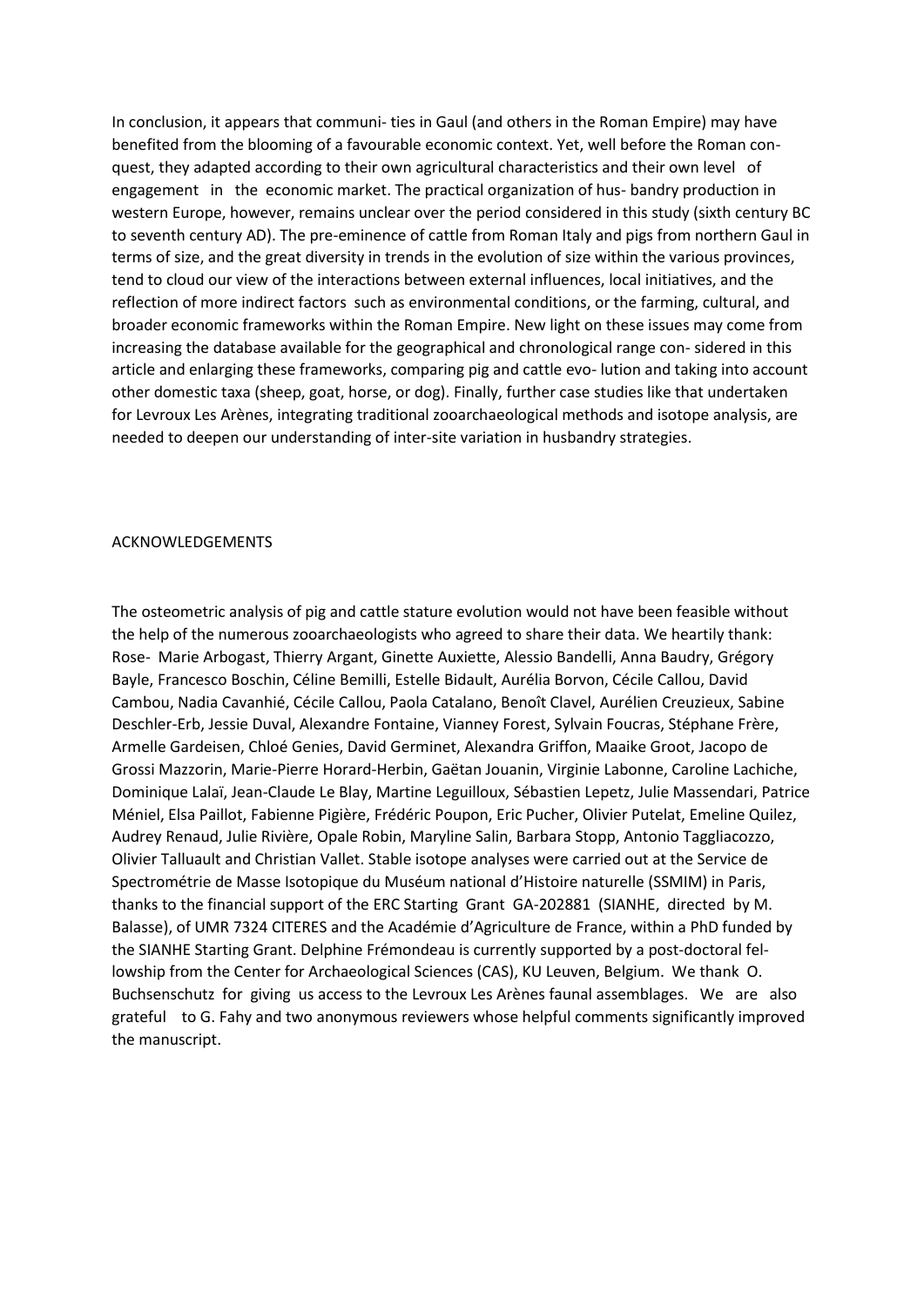#### REFERENCES

Audoin-Rouzeau, F. 1991. La taille du bœuf domestique en Europe de l'Antiquité aux temps modernes. Fiches d'ostéologie animale pour l'archéologie, 2 (40): 2–40.

Audoin-Rouzeau, F. 1995. La taille des animaux d'élevage à l'époque romaine et leur exportation. In: E. Baratay, ed. Homme et Animal dans l'Antiquité. Tours: Presses Universitaires de Tours, pp. 79– 101.

Balasse, M. 2002. Reconstructing Dietary and Environmental History from Enamel Isotopic Analysis: Time Resolution of Intra-tooth Sequential Sampling. International Journal of Osteoarchaeology, 12: 155–65.

Balasse, M., Balašęscu, A., Janzen, A., Ughetto-Monfrin, J., Mirea, P. & Andreescu, R. 2013. Early Herding at Mağura-Boldul lui MoşIvan̆uş(Early Sixth Millennium BC, Romania): Environments and Seasonality from Stable Isotope Analysis. European Journal of Archaeology, 16: 221–46.

Balasse, M., Baľašęscu, A., Tornero, C.,

Frémondeau, D., Hovsepyan, R., Gillis, R., Ughetto-Monfrin, J. & Popovici, D. 2015. Investigating the Scale of Herding in Chalcolithic Pastoral Communities Settled along the Danube River in the 5th Millennium BC: A Case Study Bordusani-Popinǎand Hârsova-tell (Romania). Quaternary International. Available online at: http://dx.doi.org/10. 1016/j.quaint.2015.07.030.

Balasse, M., Obein, G., Ughetto-Monfrin, J. & Mainland, I. 2012. Investigating Seasonality and Season of Birth in Past Herds: A Reference Set of Sheep Enamel Stable Oxygen Isotope Ratios. Archaeom- etry, 54: 349–68.

Balasse, M., Smith, A.B., Ambrose, S.H. & Leigh, S.R. 2003. Determining Sheep Birth Seasonality by Analysis of Tooth Enamel Oxygen Isotope Ratios: The Late Stone Age Site of Kasteelberg (South Africa). Journal of Archaeological Science, 30: 205–15.

Bayle, G. & Josset, D. 2012. Dépôt de truies en silos et fossés dans des sites gaulois de Beauce. Archéopages, 35: 32–33.

Bayle, G., Auxiette, G., Frère, S., Germinet, D., Horard-Herbin, M.-P., Poupon, F., Rivière, J. & Salin, M. 2016. Première synthèse sur l'alimentation carnée dans le sud du Bassin parisien à l'âge du Fer: traditions, particularismes et influ- ences externes. In: F. Malrain & G. Blancquaert, eds. Évolution des sociétés gau- loises du Second âge du Fer, entre mutations internes et influences externes (Revue Archéologique de Picardie, n° spécial 30). Senlis: Société des antiquités historiques de Picardie, pp. 565–82.

Berranger, M. & Fluzin, P. 2009. The Celtic Village of Levroux (Indre, France): The Nature and Organization of the Ironwork- ing Activities (2nd–1st centuries BC). In: O. Buchsenschutz, M.- B. Chardenoux, S. Krausz & M. Vaginay, eds. L'âge du Fer dans la boucle de la Loire. Les Gaulois sont dans la ville. (Supplément à la Revue archéologique du Centre de la France 35). Tours: Fédération pour l'édition de la Revue archéologique du Centre de la France, pp. 19–38.

Brunaux, J.-L. & Méniel, P. 1983. L'importa- tion du bœuf à la période romaine: premières données. Les fouilles de Gournay- sur-Aronde. Revue Archéologique de Picardie, 4: 15–20.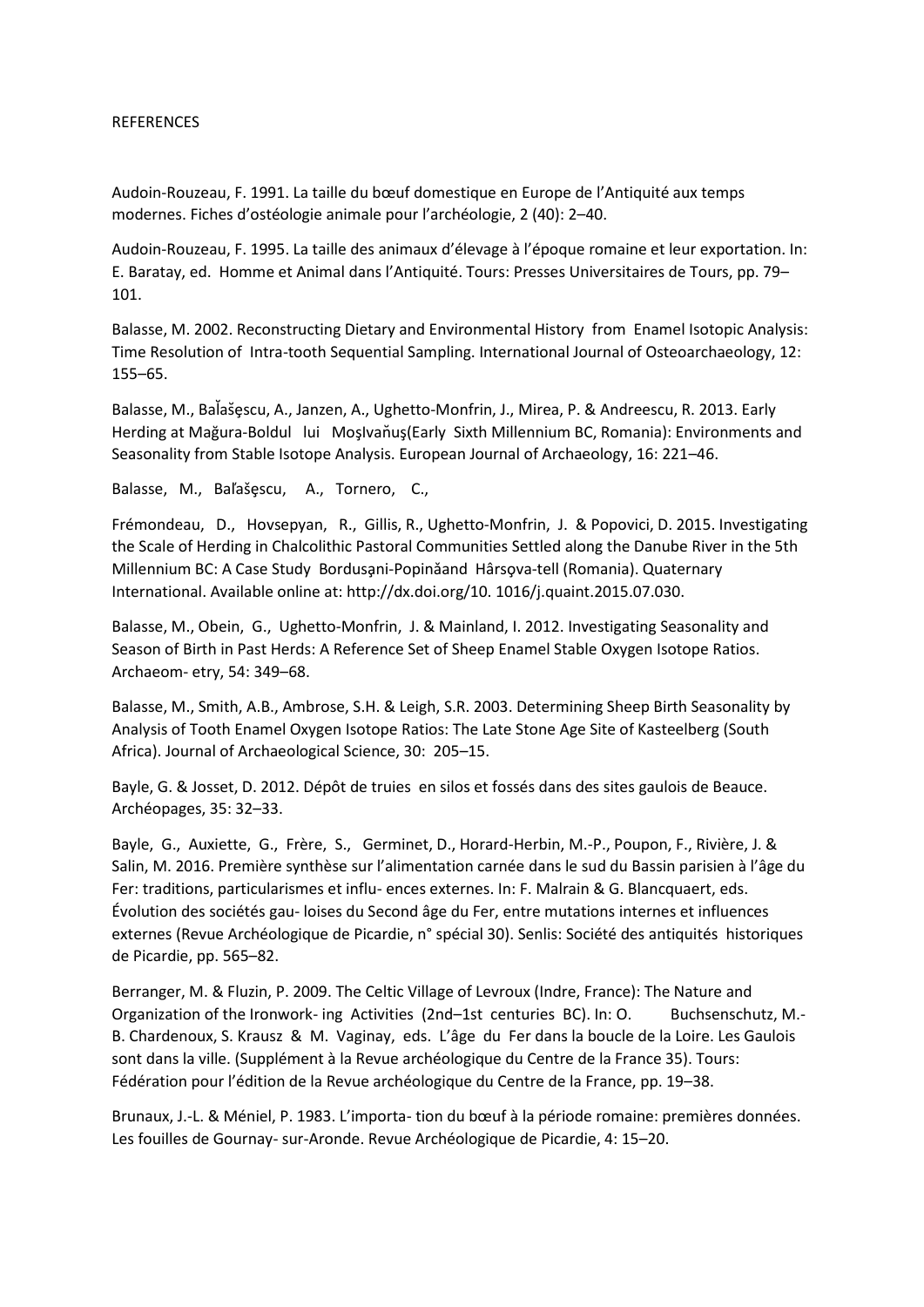Buchsenschutz, O. 2004. Les Celtes et la for- mation de l'empire romain. Annales. Histoire, Sciences sociales, 59: 337–61.

Buchsenschutz, O. 2007. Les Celtes. Paris: Armand Colin.

Buchsenschutz, O. ed. 2015. L'Europe celtique à l'âge du Fer VIIIe: Ier siècles. Paris: Presses Universitaires de France.

Buchsenschutz, O., Colin, A., Firmin, G., Fischer, B., Guillaumet, J.-P., Krausz, S., Levéry, M., Marinval, P., Orellana, L. & Pierret, A. 2000. Le village celtique des Arènes à Levroux: synthèses (Supplément à la Revue Archéologique du Centre de la France 19). Tours: Fédération pour l'édition de la Revue archéologique du Centre de la France.

Duval, C. 2015. Evolution et diversité de la forme du cochon entre la fin de l'âge du Fer et la période moderne en Gaule et en France. Régionalisme, acquisitions zoo- techniques et implications historiques (unpublished PhD dissertation, Université François Rabelais de Tours).

Duval, C., Frémondeau, D., Lepetz, S. & Horard-Herbin, M.-P. 2016. L'élevage du porc: un savoir-faire gaulois? Apport croisé des études isotopique et ostéométrique des os de cochon. In: F. Malrain & G. Blancquaert, eds. Évolution des sociétés gau- loises du Second âge du Fer, entre mutations internes et influences externes (Revue Archéologique de Picardie, n° spécial 30). Senlis: Société des antiquités historiques de Picardie, pp. 583–96.

Duval, C., Horard-Herbin, M.-P. & Lepetz, S. 2013. Morphological Changes in Domestic Cattle in Gaul, from the Second Century BC to the Fifth Century AD: Diversity of Herds in the Seine Valley (France) and Northern Gaul. Journal of Archaeological Science, 40: 3977–90.

Duval, C., Lepetz, S. & Horard-Herbin, M.-P. 2012. Diversité des cheptels et diversification des morphotypes bovins dans le tiers nord-ouest des Gaules entre la fin de l'âge du Fer et la période romaine. Gallia, 69: 79–114.

Ervynck, A., Lentacker, A., Müldner, G., Richards, M.P. & Dobney, K. 2007. An Investigation into the Transition from Forest Dwelling Pigs to Farm Animals in Medieval Flanders, Belgium. In: U. Albarella, K. Dobney, A. Ervynck & P. Rowley-Conwy, eds. Pigs and Humans: 10,000 Years of Interaction. Oxford: Oxford University Press, pp. 170–93.

Flad, R.K. & Hruby, Z.X. 2005. 'Specialized' Production in Archaeological Contexts: Rethinking Specialization, the Social Value of Products, and the Practice of Production. Archaeological Papers of the American Anthropological Association, 17: 1–19.

Forest, V. 2008. Équidés de La Tène finale et de la période romaine en Gaule: approche ostéométrique. In: J.-L. Blanchard & L. Izac-Imberd, eds. L'exploitation agricole dans son environnement à la fin de l'âge du Fer. Toulouse: Archives d'Écologie Préhistorique, pp. 61–71.

Forest, V. & Rodet-Belarbi, I. 1997. Augmen- tation du format des bovins en Gaule romaine: problèmes méthodologiques et innovation technique. In: D. Meeks & D. Garcia, eds. Techniques et économie antiques et médiévales. Le temps de l'innovation. Paris: Errance, pp. 166–71.

Forest, V. & Rodet-Belarbi, I. 2002. A propos de la corpulence des bovins en France durant les périodes historiques. Gallia, 59: 273–306.

Frémondeau, D. 2012. Rythmes saisonniers des élevages porcins archéologiques: pro- positions pour un protocole d'analyse iso- topique (unpublished PhD dissertation, Muséum national d'Histoire naturelle, Paris).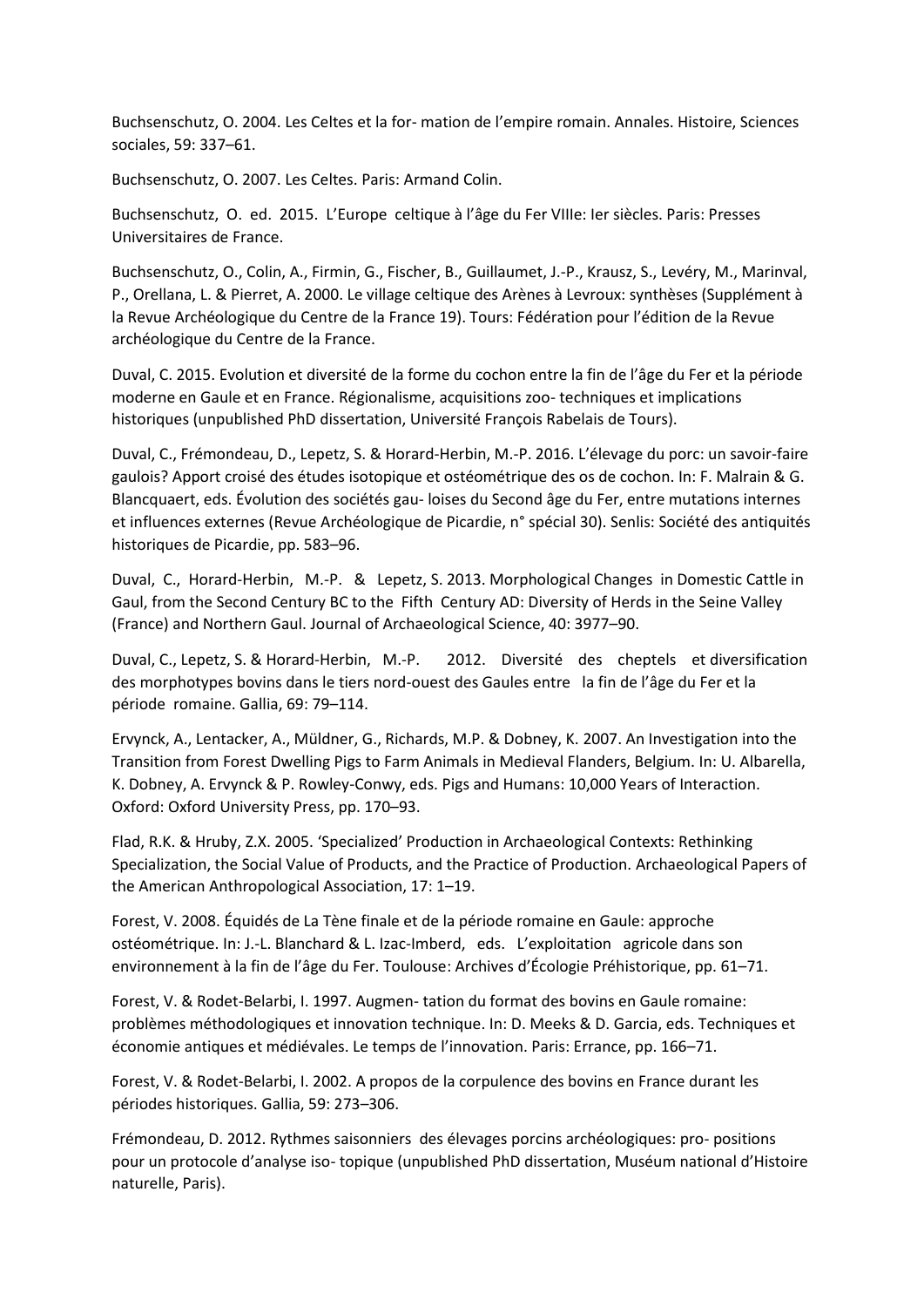Frémondeau, D., Cucchi, T., Casabianca, F., Ughetto-Monfrin, J., Horard-Herbin, M.-

P. & Balasse, M. 2012. Seasonality of Birth and Diet of Pigs from Stable Isotope Analyses of Tooth Enamel (δ18O, δ13C): A Modern Reference Data Set from Corsica, France. Journal of Archaeological Science, 39: 2023–35.

Frémondeau, D., Horard-Herbin, M.-P., Ughetto-Monfrin, J. & Balasse, M. 2013. L'alimentation des troupeaux porcins et la production de viande à Levroux Les Arènes (Indre): une analyse isotopique. In: A. Colin & F. Verdin, eds. L'âge du Fer en Aquitaine et sur ses marges. Mobilité des hommes, diffu- sion des idées, circulation des biens dans l'espace européen à l'âge du Fer. Bordeaux: Fédération Aquitania, pp. 747–52.

Frémondeau, D., Horard-Herbin, M.-P., Buchsenschutz, O., Ughetto-Monfrin, J. & Balasse, M. 2015. Standardized Pork Production at Levroux Les Arènes (France, 2nd c. BC): Evidence from Kill- off Patterns and Birth Seasonality Inferred from Enamel δ18O Analysis. Journal of Archaeological Sciences: Reports, 2: 215–26.

Goudineau, C., Guichard, V. & Kaenel, G. 2010. Celtes et Gaulois, l'archéologie face à l'histoire, 6. Colloque de synthèse (Paris, Collège de France, 3–7 juillet 2006) (Bibracte 12/6). Glux-en-Glenne: Centre archéologique européen.

Hammond, C. & O'Connor, T. 2013. Pig Diet in Medieval York: Carbon and Nitrogen Stable Isotopes. Archaeological and Anthropological Sciences, 5: 123–27.

Haselgrove, C. 2006. Celtes et Gaulois, l'archéologie face à l'histoire, 4 : les mutations de la fin de l'âge du Fer (Actes de la table ronde de Cambridge, juillet 2005) (Bibracte 12/4). Glux-en-Glenne: Centre archéolo- gique européen.

Horard-Herbin, M.-P. 1997. Le village celtique des Arènes à Levroux. L'élevage et les productions animales dans l'économie de la fin du second âge du Fer (Levroux 4, Supplément à la Revue archéologique du Centre de la France, 12). Tours: Fédération pour l'édition de la Revue archéologique du Centre de la France.

Keay, S. & Terrenato, N. 2001. Italy and the West: Comparative Issues in Romanization. Oxford: Oxbow Books.

Lepetz, S. 1995. L'amélioration des races à l'époque gallo-romaine: l'exemple du bœuf. In: E. Baratay, ed. Homme et Animal dans l'Antiquité. Tours: Presses Universitaires de Tours, pp. 67–79.

Lepetz, S. 1996. L'animal dans la société gallo- romaine de la France du Nord (Supplément à la Revue Archéologique de Picardie 12). Senlis: Société des antiquités historiques de Picardie.

Lepetz, S. & Matterne, V. 2003. Élevage et agriculture dans le Nord de la Gaule durant l'époque gallo-romaine: une confrontation des données archéologiques et carpologiques. Revue Archéologique de Picardie, 1(2): 23–35.

Le Roux, P. 2004, La romanisation en ques- tion. Annales. Histoire, Sciences Sociales, 59: 287–311.

Mackinnon, M. 2010. Cattle 'Breed' Variation and Improvement in Roman Italy: Connecting the Zooarchaeological and Ancient Textual Evidence. World Archaeology, 42: 55–73.

Malrain, F. & Blancquaert, G. eds. 2016. Évolution des sociétés gauloises du Second âge du Fer, entre mutations internes et influences externes (Revue Archéologique de Picardie, n° spécial 30). Senlis: Société des antiquités historiques de Picardie.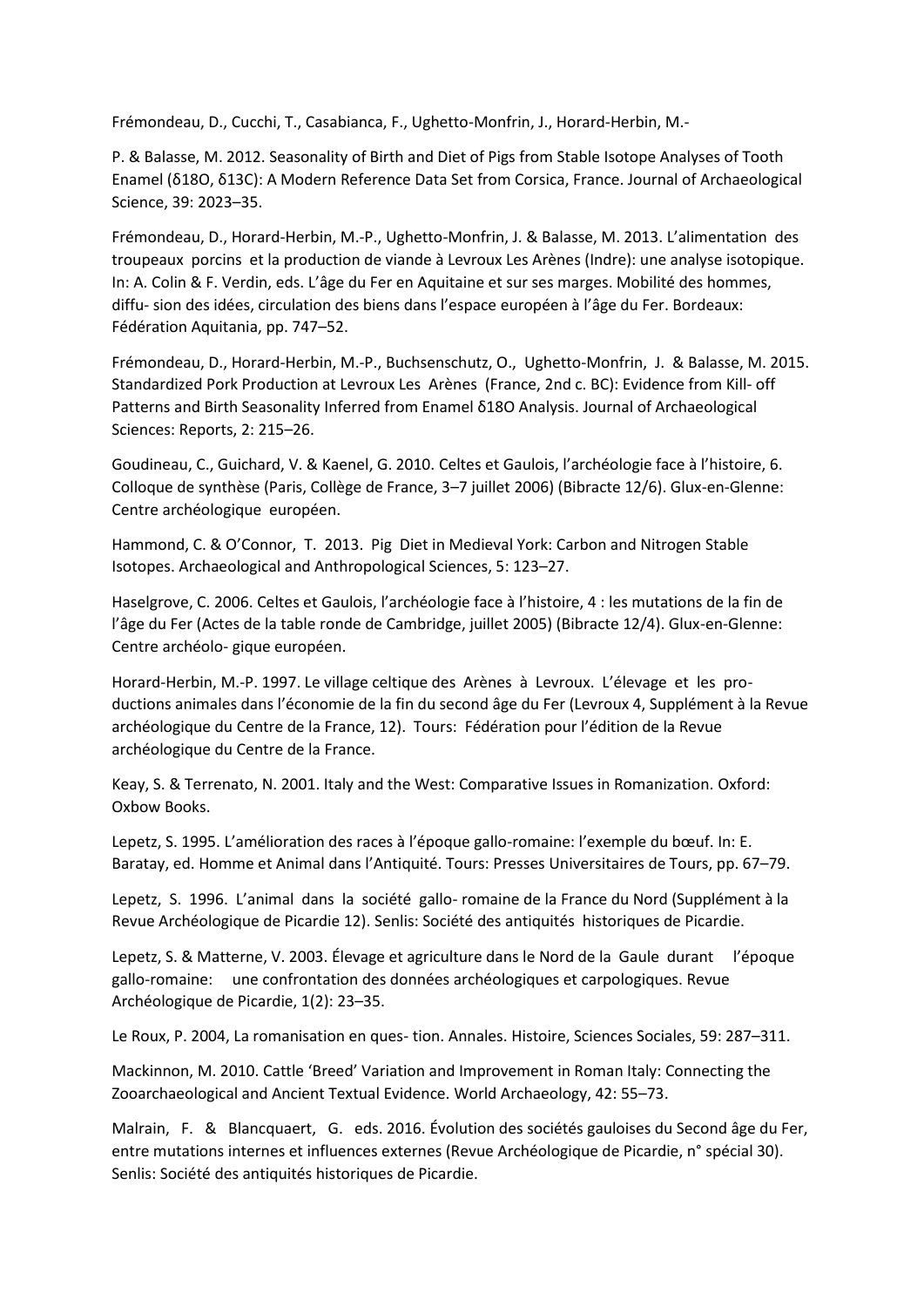Meadow, R.H. 1999. The Use of Size Index Scaling Techniques for Research on Archaeozoological Collections from the Middle East. In: C. Becker, H. Manhart, J. Peters & J. Schibler, eds. Historia Animalium ex Ossibus. Beiträge zur Paläoanatomie, Archäologie, Ägyptologie, Ethnologie und Geschichte der Tiermedizin. Rahden/ Westfalen: Marie Leidorf, pp. 285–300.

Méniel, P. 1996. Importation de grands animaux romains et amélioration du cheptel à la fin de l'âge du Fer en Gaule Belgique. Revue Archéologique de Picardie, 3: 113–22.

Nuviala, P. 2014. La méthode des contours sur les dents de bœufs: perspectives de recherche pour l'étude des variations mor- phologiques. In: A. Gardeisen & C. Chandezon, eds. Équidés et bovidés de la Méditerranée antique, Actes du colloque « Équidés et bovidés de la Méditerranée antique» 26–28 avril 2012. Arles: Publication de l'UMR 5140 du CNRS, pp. 285–94.

Nuviala, P. 2015. La révolution zootechnique romaine et la diffusion des grands bœufs et des grands chevaux dans l'est de la Gaule (unpublished PhD dissertation, Université de Bourgogne, Dijon).

Nuviala, P. 2016. La production des « grands bœufs » dans l'est de la Gaule: entre évolutions gauloises et influences romaines. In: F. Malrain & G. Blancquaert, eds. Évolution des sociétés gauloises du Second âge du Fer, entre mutations internes et influences externes (Revue Archéologique de Picardie, n° spécial 30). Senlis: Société des antiquités historiques de Picardie, pp. 597–609.

Ouzoulias, P. & Tranoy, L. eds. 2010. Comment les Gaules devinrent romaines. Paris: La Découverte.

Paunier, D. 2006. Celtes et Gaulois, l'archéologie face à l'histoire, 5 : la romanisation et la question de l'héritage celtique (Actes de la table ronde de Lausanne, juin 2005) (Bibracte 12/5). Glux-en-Glenne: Centre archéologique européen.

Reddé, M., Barral, P. & Favory, F. eds. 2011. Aspects de la romanisation dans l'Est de la Gaule. Gluxen-Glenne: Bibracte, Centre archéologique européen.

Rieckhoff, S. 2006. Celtes et Gaulois, l'archéologie face à l'histoire, 1 : Celtes et Gaulois dans l'Histoire, l'historiographie et l'idéologie moderne (Actes de la table ronde de Leipzig, juin 2005) (Bibracte 12/1). Glux- en-Glenne: Centre archéologique européen.

Schlumbaum, A., Stopp, B., Breuer, G., Rehazek, A., Blatter, R., Turgay, M. & Schibler, J. 2003. Combining Archaeo- zoology and Molecular Genetics: The Reason behind the Changes in Cattle Size between 150 BC and 700 AD in Northern Switzerland. Antiquity Project Gallery Issue 298, December 2003. Available online at: http://antiquity.ac.uk/projgall/ schlumbaum298/ [accessed 15 August 2016].

Schlumbaum, A., Turgay, M. & Schibler, J. 2006. Near East mtDNA Haplotype Variants in Roman Cattle from Augusta Raurica, Switzerland, and in the Swiss Evolène breed. Animal Genetics, 37: 373– 75.

Simpson, G.G. 1941. Explanation of Ratio Diagrams: Large Pleistocene Felines of North America. American Museum Novitates, 1136: 23–25.

Szabó, M. 2006. Celtes et Gaulois, l'archéologie face à l'histoire, 3 : les Civilisés et les Barbares (du Ve au IIe siècle avant J.-C.) (Actes de la table ronde de Budapest, juin 2005) (Bibracte 12/3). Glux-en-Glenne: Centre archéologique européen.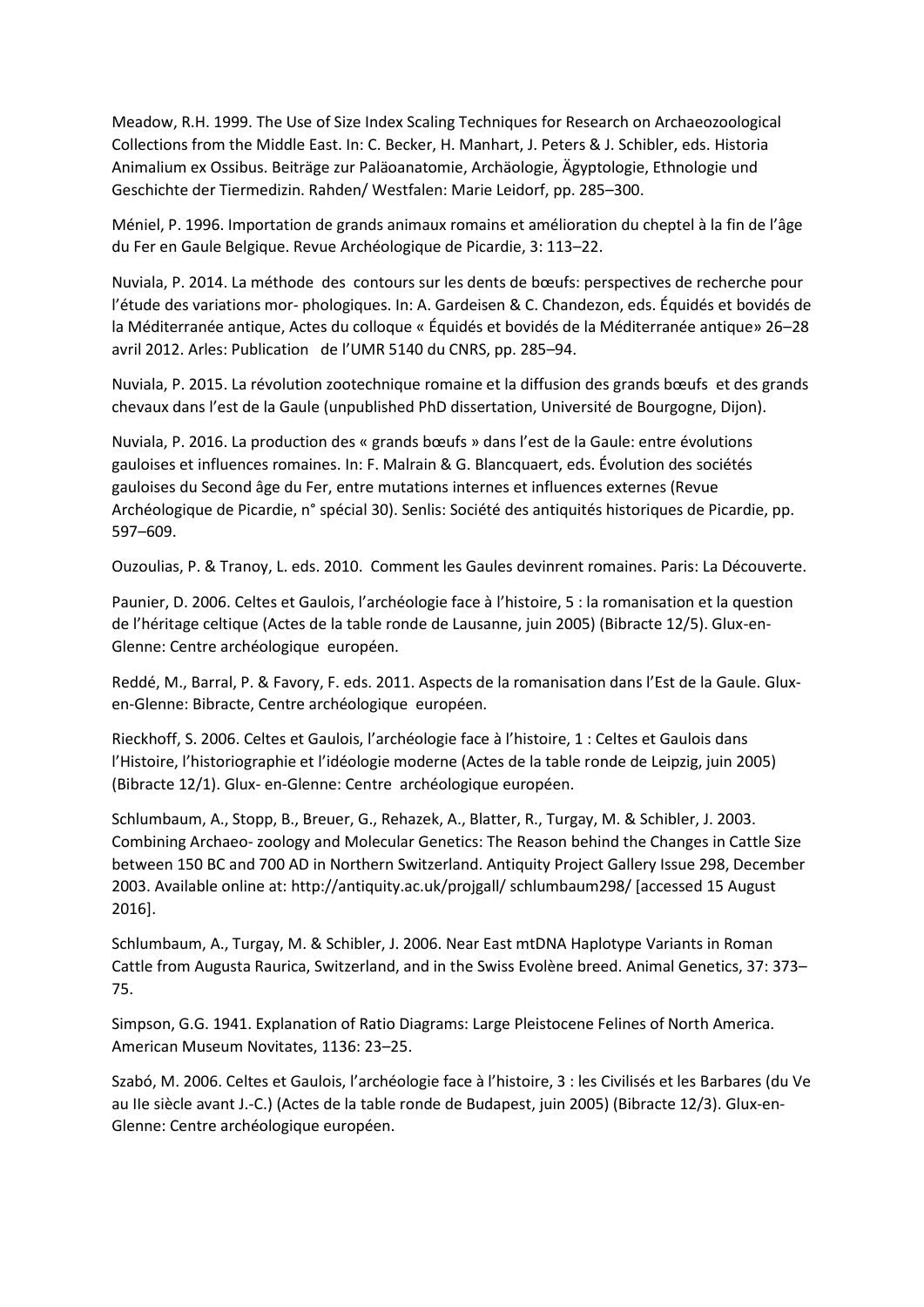Vitali, D. 2006. Celtes et Gaulois, l'archéologie face à l'histoire, 2 : la préhistoire des Celtes (Actes de la table ronde de Bologne- Monterenzio, mai 2005) (Bibracte 12/2). Glux-en-Glenne: Centre archéologique européen.

von den Driesch, A. 1976. A Guide to Measurement of Animal Bones from Archaeological Sites (Peabody Museum Bulletin 1). Cambridge (MA): Peabody Museum of Archaeology and Ethnology.

Woolf, G. 2000. Becoming Roman: The Origins of Provincial Civilization in Gaul. Cambridge: Cambridge University Press.

Woolf, G. 2001. The Roman Cultural Revolution in Gaul. In: S.J. Keay & N. Terrenato, eds. Italy and the West: Comparative Issues in Romanization. Oxford: Oxbow Books, pp. 173–86.

# SUPPLEMENTARY MATERIAL

List of sites included in the study.

Results from the statistical tests carried out on pig LSI data grouped by century.

Results from the statistical tests carried out on cattle LSI data grouped by century. Isotopic results from the sequential sam- pling of LEV Sus 15 canine.

To view supplementary material for this article, please visit https://doi.org/10.1017/ eaa.2016.10.

# BIOGRAPHICAL NOTES

Delphine Frémondeau is a post-doctoral researcher at the Center for Archaeological Sciences (CAS, KU Leuven, Belgium), specialist in the stable isotope analysis of faunal remains. Her PhD, completed in 2012 at the Muséum national d'Histoire naturelle in Paris, aimed at establishing a protocol of stable isotope analysis for the study of the seasonal rhythms of pig hus- bandry in the past. Her main research interests are husbandry practices, land use, and food supply in urbanized societies.

Address: CAS, Geo Instituut, KU Leuven, Celestijnenlaan 200E, bus 2408, 3001 Leuven, Belgium. [email: delphine.fre- mondeau@kuleuven.be]

Pauline Nuviala is a zooarchaeologist, affiliated to the ArTeHis laboratory (UMR 6298, Dijon). Her main area of interest is the husbandry techniques from the Gallic period to the Roman period onwards, a research topic that she has been working on since her PhD, com- pleted in 2015 at the University of Bourgogne. Favouring an interdisciplinary approach, she is notably using morphometrics and isotopic analysis.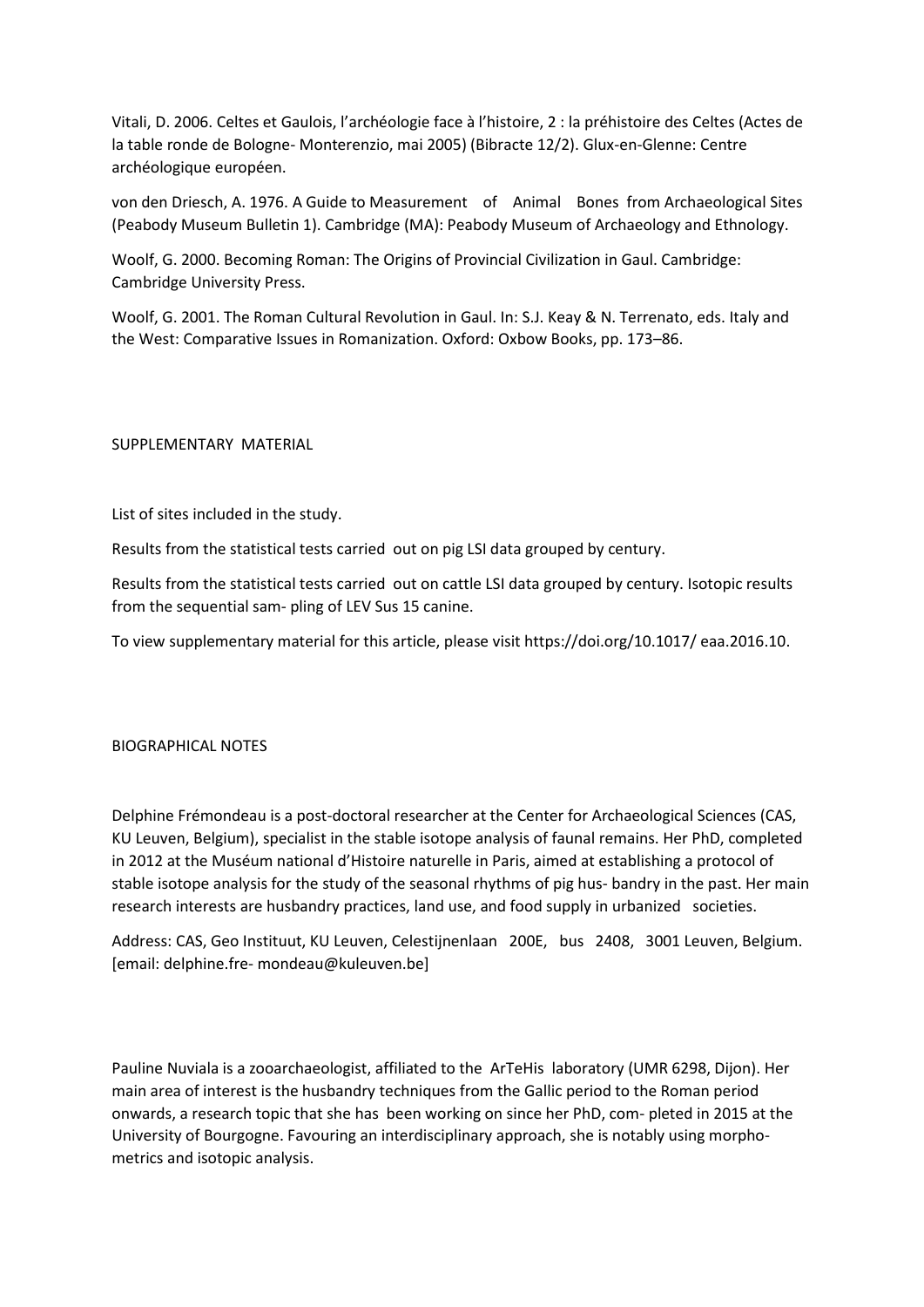Address: CNRS, UMR 6298 ArTeHiS, Université de Bourgogne, 6 bld Gabriel, 21000 Dijon, France. [email: p.nuviala@ gmail.com]

Colin Duval is a French zooarchaeologist, working at the Université François Rabelais (Tours) and the Muséum national d'Histoire naturelle (Paris). His PhD, completed in 2015, examines the economic and agro-pastoral changes that occurred in Gaul between the Iron Age and the Roman period. This research mainly focuses on the evolution of pig and cattle morphology in western Europe (using both osteometry and geometric morphometrics).

Address: UMR 7324, Laboratoire Archéologie et Territoires, Université Francois-Rabelais, MSH Villes et Territoires, USR 3501 - BP 60449, 33 allée Ferdinand de Lesseps, 37204, Tours, Cedex 03, France. [email: duval.colin@ gmail.com]

Le porc et le bœuf en Gaule : le rôle des sociétés gauloises dans l'évolution des pratiques d'élevage

Pour mieux comprendre les changements dans les pratiques d'élevage survenus entre l'âge du Fer et la période romaine en Gaule, cet article présente l'étude combinée de l'évolution morphologique des porcs et des bœufs et de la gestion démographique des porcs du site de Levroux Les Arènes (Indre, France). Les résultats indiquent la mise en place, sans doute avant le deuxième siècle av. J.-C., de nouveaux systèmes de production et de distribution, et l'existence d'une sélection des porcs abattus à Levroux Les Arènes en fonction d'un format - ou d'un poids – pour une production spécialisée de viande. En Gaule, la taille des porcs et des bœufs évolue progressivement à partir de la fin du troisième siècle av. J.-C. Ces change- ments résultent vraisemblablement d'une évolution interne aux sociétés gauloises, basée sur des cheptels locaux, mais potentiellement en réponse à des changements économiques plus globaux. Au sein de l'Empire Romain d'Occident, chaque province, ainsi que l'Italie elle-même, semble suivre son propre schéma évolutif, qui en outre diffère entre porcs et bovins, ce qui suggère que chaque région a pu adapter ses stratégies d'élevage en accord avec ses propres caractéristiques agro-pastorales, ses capacités ou ses ambitions.

Mots-clés: bœuf, porc, morphométrie, analyse des isotopes stables, âge du Fer, époque romaine, élevage, Gaule

Schwein und Rind in Gallien: die Rolle der gallischen Gemeinschaften in der Entwicklung der **Tierhaltung** 

In diesem Artikel wird eine vergleichende Untersuchung der Morphologie von Schweinen und Rinder vorgelegt sowie eine Analyse stabiler Isotopen, die die Führung des Schweinebestands in Levroux Les